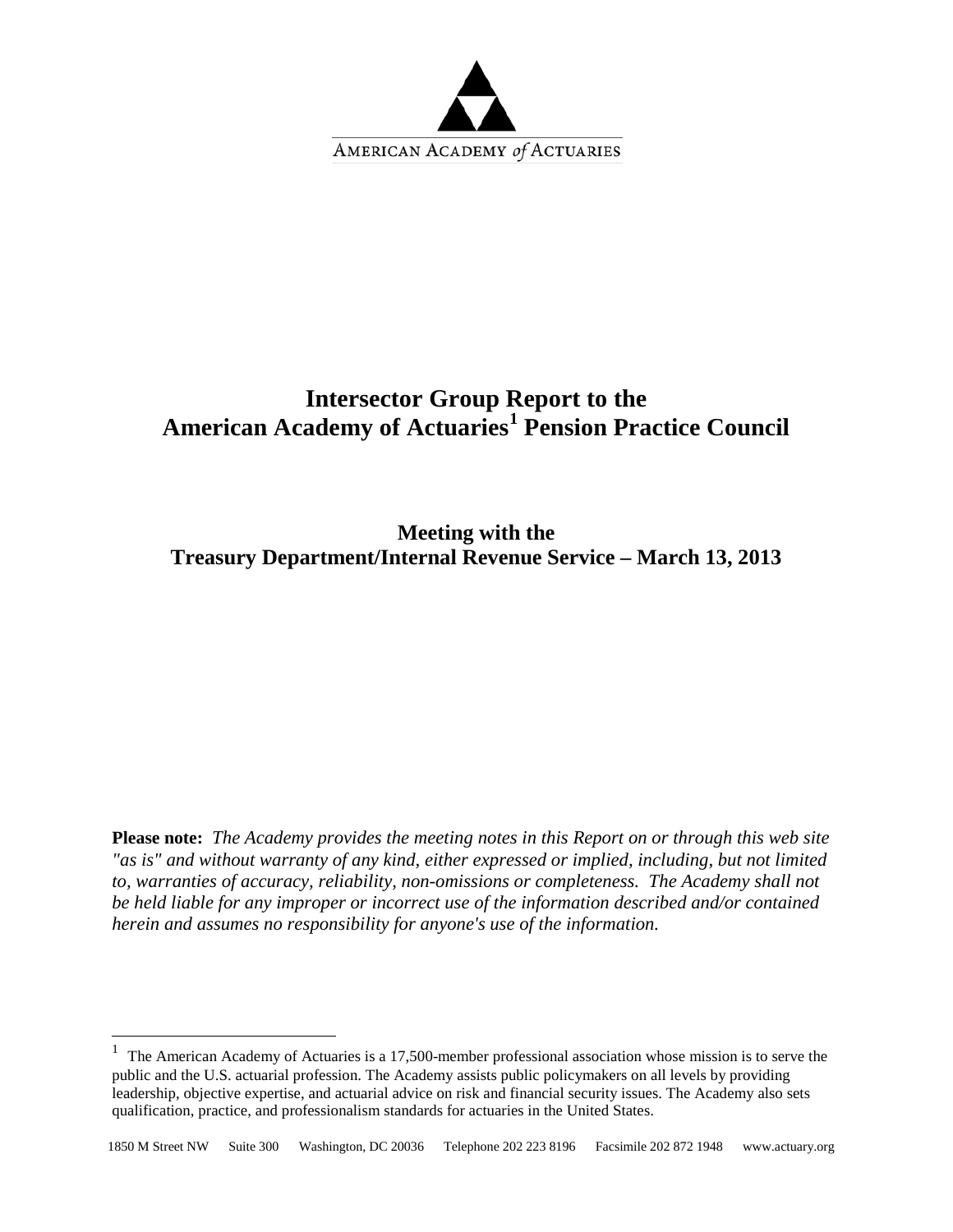## **Notes from Intersector Meeting with IRS/Treasury Wednesday March 13, 2013**

The Intersector Group is composed of two delegates from each of the following actuarial organizations: American Academy of Actuaries, Society of Actuaries, Conference of Consulting Actuaries, and ASPPA College of Pension Actuaries. Twice a year the Intersector Group meets with representatives of the U.S. Department of Treasury (Treasury Department) and the Internal Revenue Service (IRS) to dialogue with them on regulatory and other issues affecting pension practice. The following individuals participated in the March 13, 2013, meeting with the IRS and the Treasury Department: Tom Finnegan, Don Fuerst, Alan Glickstein, Eli Greenblum, Judy Miller, Heidi Rackley, Larry Sher, and Sarah Wright. David Goldfarb, Academy staff member supporting the Intersector Group, also attended.

These meeting notes are not official statements of the Treasury Department or the IRS and have not been reviewed by its representatives who attended the meetings. The notes merely reflect the Intersector Group's understanding of Treasury Department/IRS representatives' views expressed at the meeting, and are not to be construed in any way as establishing official positions of the Treasury Department, the IRS, or any other government agency. The notes cannot be relied upon by any person for any purpose. Moreover, the Treasury Department and the IRS have not in any way approved these notes or reviewed them to determine whether the statements herein are accurate or complete.

- 1. Proposed date for next meeting: September 11, 2013
- 2. Update from IRS/Treasury:

They are working hard to get guidance out, and are hopeful that some guidance will be issued between now and the EA meeting or the ABA meeting in May. However, no details were offered as to what specific guidance would likely be out next, and we were cautioned not to expect all of the projects we know they are working on to be out by June 30. Next year's work plan will likely include guidance on 404 and mortality tables (see item 12). IRS will be soliciting input on next year's work plan in April.

3. How are failures to start benefits when participants working beyond the April 1 following their 70-1/2 year reach the 415 compensation limit (so they cannot receive further required actuarial increases) corrected? Any participant who works long enough will eventually run up against the compensation limit, regardless of the participant's compensation level. With the compensation limit and additional accruals both potentially changing over the plan year, it is often impossible to predict in advance when the crossover will occur, so sponsors are often in the position of having to start benefits retroactively. We presume sponsors can self-correct under EPCRS using an approach similar to that used to correct failures to start benefits at the required beginning date – paying back payments with interest. We would like to confirm this is the correct approach.

We also have a related concern as to whether benefits must start when there is a "temporary" cross over in the middle of a plan year. This can happen because the required actuarial increase (and additional accruals under the plan formula, depending on the plan design) may occur throughout the year, but the 415 compensation limit may be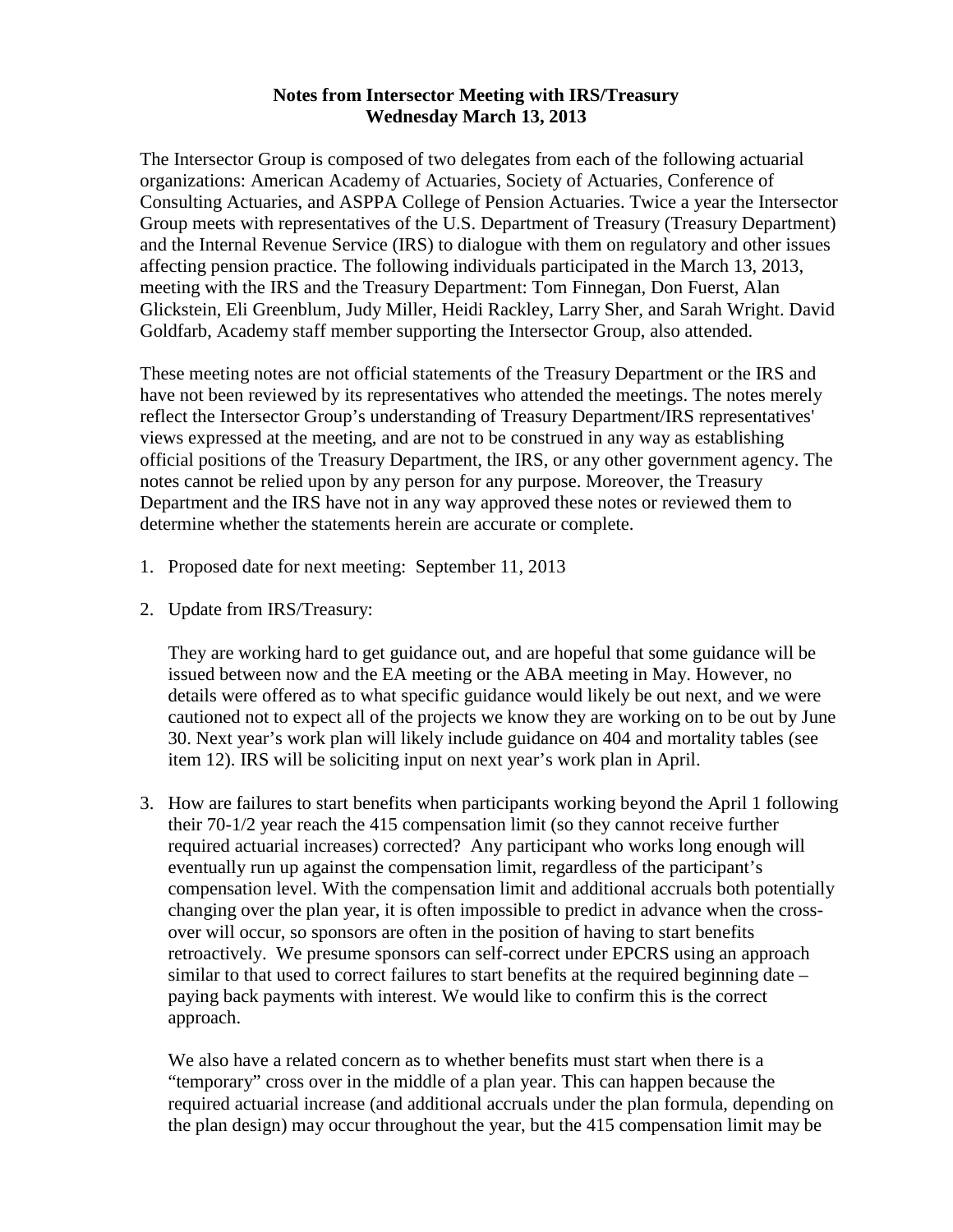constant until late in the year when the participant's year-to-date compensation exceeds their compensation for the third preceding year. This can lead to a situation where the compensation limit would have limited the participant's benefit if the participant had terminated in October, but does not limit the benefit at year-end. Do sponsors need to check the benefit against the 415 compensation limit each month? Or is it sufficient to check annually at plan year-end, and start benefits only if the 415 compensation limit constrains the benefit at plan year-end?

**Response:** Assuming the plan provides that payments are to begin before hitting the 415 limit, a correction can be made under EPCRS by making back payments. The back payments are not counted toward 415 for the year actually paid, but for the year they should have been paid, so no 415 violation.

There is no firm answer on month-to-month. The administrator must have procedures to monitor 415 with reasonable frequency, but every month probably is not necessary. 4. Can a 401(k) plan ever hold "frozen" Roth accounts? Consider the following situations:

- a. A 401(k) plan adds a Roth feature. After two years, the sponsor finds that only 2% of covered employees are making Roth contributions and the feature has substantially increased ongoing administration and communication costs. The sponsor would like to prospectively eliminate the Roth feature, maintaining frozen Roth accounts for those participants who have taken advantage of the feature, but not accepting future Roth contributions.
- b. Company A's 401(k) plan does not permit Roth contributions; Company B's plan does. A buys Division X from B. B would like to transfer the 401(k) accounts of Division X employees to A's 401(k) plan in a plan-to-plan transfer. A does not want to add a Roth feature but is willing to maintain frozen Roth accounts for employees transferring from Division X. Can A's plan accept a plan-to-plan transfer from B if any Division X employees have Roth accounts?
- c. The facts are similar to situation (b.), except there will be no plan-to-plan transfer. Division X employees can request cash distributions or leave their 401(k) accounts in B's plan. A would like to offer Division X employees the option of rolling over their accounts to A's  $401(k)$  plan so they can consolidate their retirement savings. Can A's plan accept a rollover from a Division X employee with a frozen Roth account?

Some major 401(k) service providers are treating these three situations differently, allowing frozen Roth accounts in situations (a.) and (b.), but refusing to accept rollovers from participants with Roth accounts in situation (c.). They point to language in the preamble to the final regulations on Roth distributions and rollovers [\(http://www.irs.gov/irb/2007-22\\_IRB/ar07.html\)](http://www.irs.gov/irb/2007-22_IRB/ar07.html). The fourth paragraph under "Rollover of Designated Roth Contributions" says:

"In response to comments, the definition of designated Roth account has been revised to clarify that the definition only includes accounts under a plan to which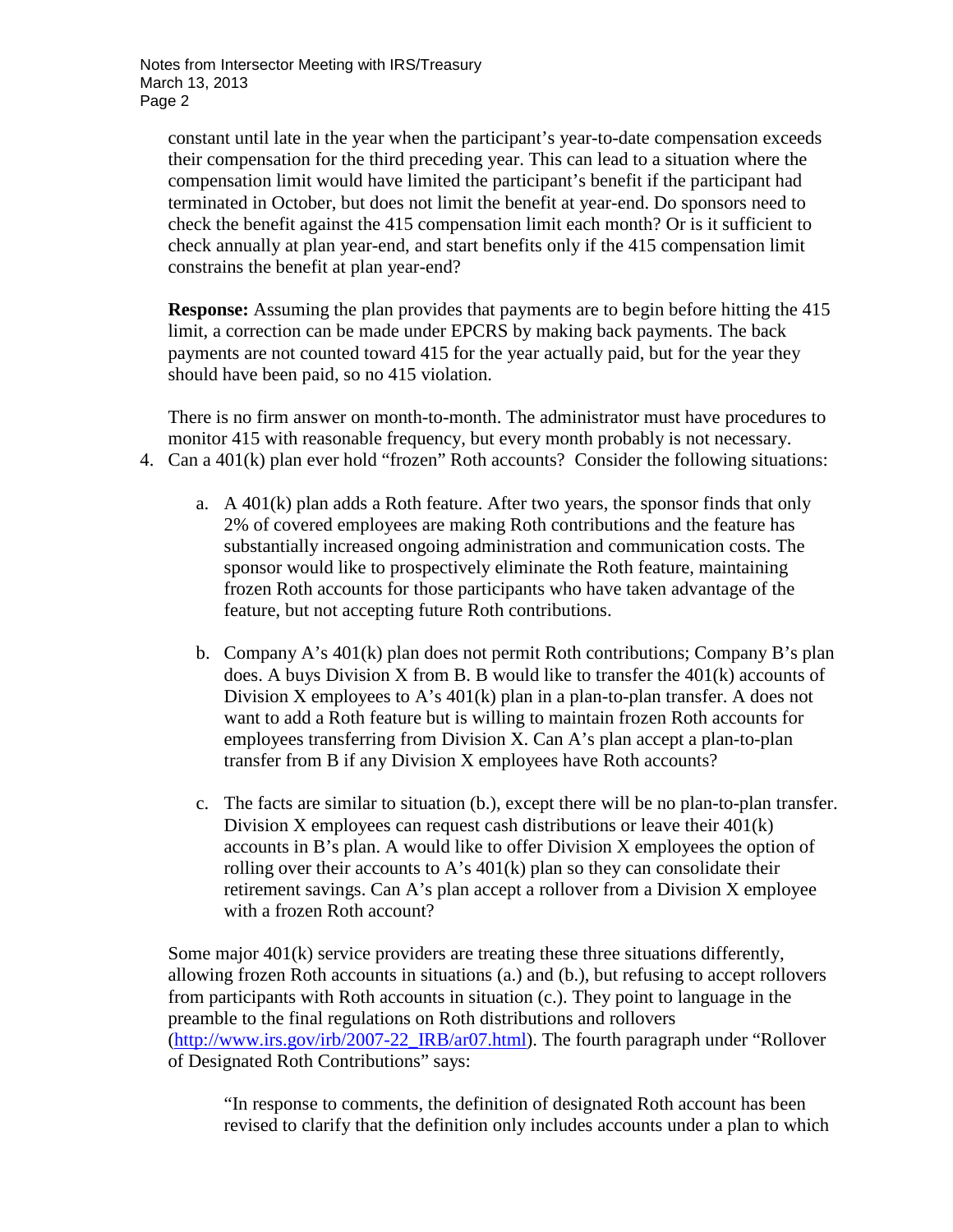Notes from Intersector Meeting with IRS/Treasury March 13, 2013 Page 3

> designated Roth contributions are made in lieu of elective contributions or deferrals. Thus, the final regulations clarify that a distribution from a designated Roth account may only be rolled over to a section 401(k) plan or section 403(b) plan if that has a designated Roth program."

But it is difficult to find a rationale within the regulations for treating the three situations differently since the definition of "designated Roth account" comes into play in all three cases. Reg. Section 1.402A-1 Q1and  $1.401(k)$ -1(f)(4)(ii) define a designated Roth account as "a separate account to which designated Roth contributions are permitted to be made in lieu of elective contributions." This could be interpreted as requiring any plan that holds Roth contributions to accept ongoing Roth contributions, raising the concern that, if situation (c.) violates the regulations, situations (a.) and (b.) might also violate them.

**Response:** It is ok to stop future Roth contributions, so a. is ok. Situation c. is clearly a problem – there can be no rollovers if there is not an existing designated Roth account. No answer on b.

- 5. Rev. Proc. 2013-12 has triggered a couple questions:
	- a. Section  $6.02(4)(d)$ , clarified the actuarial equivalence factors that should be used to determine a corrective distribution from a defined benefit plan. When a plan's provision for actuarial equivalence includes a specified mortality table, should a corrective distribution in the form of a make-up payment (as opposed to actuarially increased future annuity payments) be adjusted for survivorship as well as interest, even though there presumably was no risk of forfeiture on death? For example, suppose a participant received a lump sum distribution. A year later, the sponsor discovers that a benefit calculation error was made and the distribution should have been \$1,000 higher. The plan needs to correct the underpayment regardless of whether the participant is still living at the date of the make-up payment, so it would not seem to be appropriate to accumulate the \$1,000 with both interest and survivorship. Does the answer depend on the plan wording? That is, would the answer be different depending on whether the plan specifies "Actuarial equivalence shall be determined using 5% interest and the 417(e)(3) mortality table." versus "Actuarial equivalence shall be determined using 5% interest and, for periods when benefits would be forfeited upon the participant's death, the 417(e)(3) mortality table."

**Response:** It depends on the situation. If payment is just a few months late, interest only is fine. If it's more than a few months late, follow the plan terms. If the plan's provisions are not clear, or give the plan administrator discretion, the methodology used for determining corrective distributions should be consistent with the interpretation applied for other purposes. For example, if late retirement increase factors reflect both interest and survivorship even though the plan pays the full value of the accrued benefit upon death, then it may be consistent to adjust corrective distributions for mortality even when there is no risk of forfeiture on death.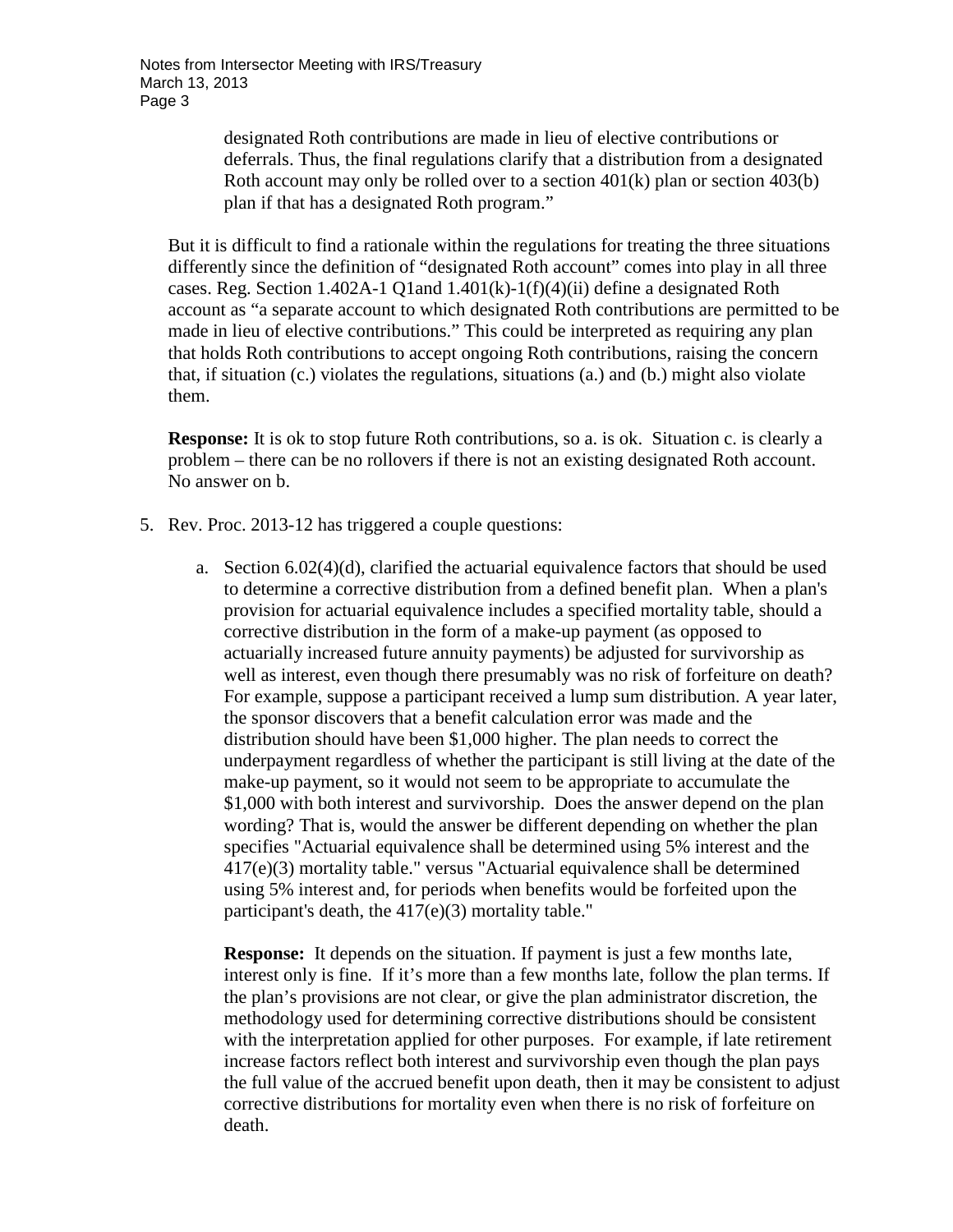b. Section  $6.06(3)$  (via  $6.02(4)(e)$ ), says that  $436(d)$  overpayments can be corrected using the Return of Overpayment or Adjustment of Future Payments correction methods. If a 50% lump sum was paid out erroneously while full restrictions were in place, would a correction utilizing the Adjustment of Future Payments method allow leaving the overpaid LS payment intact with an implicit reduction of future payments to correct for the overpayment?

**Response:** The adjustment of future payments method is a secondary method at best. First, the plan administrator must try to recover the overpayment. If recovery has been attempted, and the annuity payments commence immediately, then adjustment of future payments is reasonable, but if the annuity portion is deferred for a long period, the employer needs to make the plan whole. In any event, if the participant does not return the overpayment (other than by reduction of future payments), the participant must be notified that the overpayment is taxable, and is not subject to rollover.

6. Suppose a plan comes out of 50% restriction on lump sums. Half the benefit was previously paid as an annuity, and now a lump sum is elected for that. How is remaining lump sum calculated?

**Response:** The approach in last year's PLRs on offering lump sums to retirees in pay status might make sense. IRS is still working through a number of 417(e) issues.For example, if the plan's lump sum is based on the normal retirement annuity and the early retirement annuity is more than would be determined using 417(e) rates, does a second lump sum need to be topped up to reflect the early retirement subsidy? Or on the flip side, if the early retirement is less than would be determined using 417(e) rates, is paying the present value of remaining payments sufficient to satisfy 417(e) minimum present value rules? They haven't worked through the details of how an early retirement subsidy would be considered and guidance for this situation is not in the current guidance plan. If this is an important issue, request that it be included in next year's work plan.

7. Some plans have moved to variable (typically 417(e)) assumptions for all plan purposes, including actuarial increases for late retirement. Since the 417(e) assumptions change annually, are there restrictions on the assumptions that should be used in the late retirement actuarial increase calculation? May a plan provide that the 417(e) assumptions in effect on the actual benefit commencement date are used for all purposes, including the late retirement increase (even though this might produce a smaller benefit than would have been determined using the assumptions in effect at the end of the prior plan year)? Or must the plan use the assumptions that were in effect for each plan year for which an actuarial increase is provided (and if so, why)?

**Response:** They have not thought about it but offered the following issues to consider. Need to be concerned about forfeitures, and also  $411(b)(1)(G)$  (that the benefit cannot decrease on account of increasing service). Thus, for a calendar-year plan, the benefit payable 1/1 cannot be less than the benefit payable 12/31 using last year's factors if the change is on account of service. If the benefit could have been deferred into the next year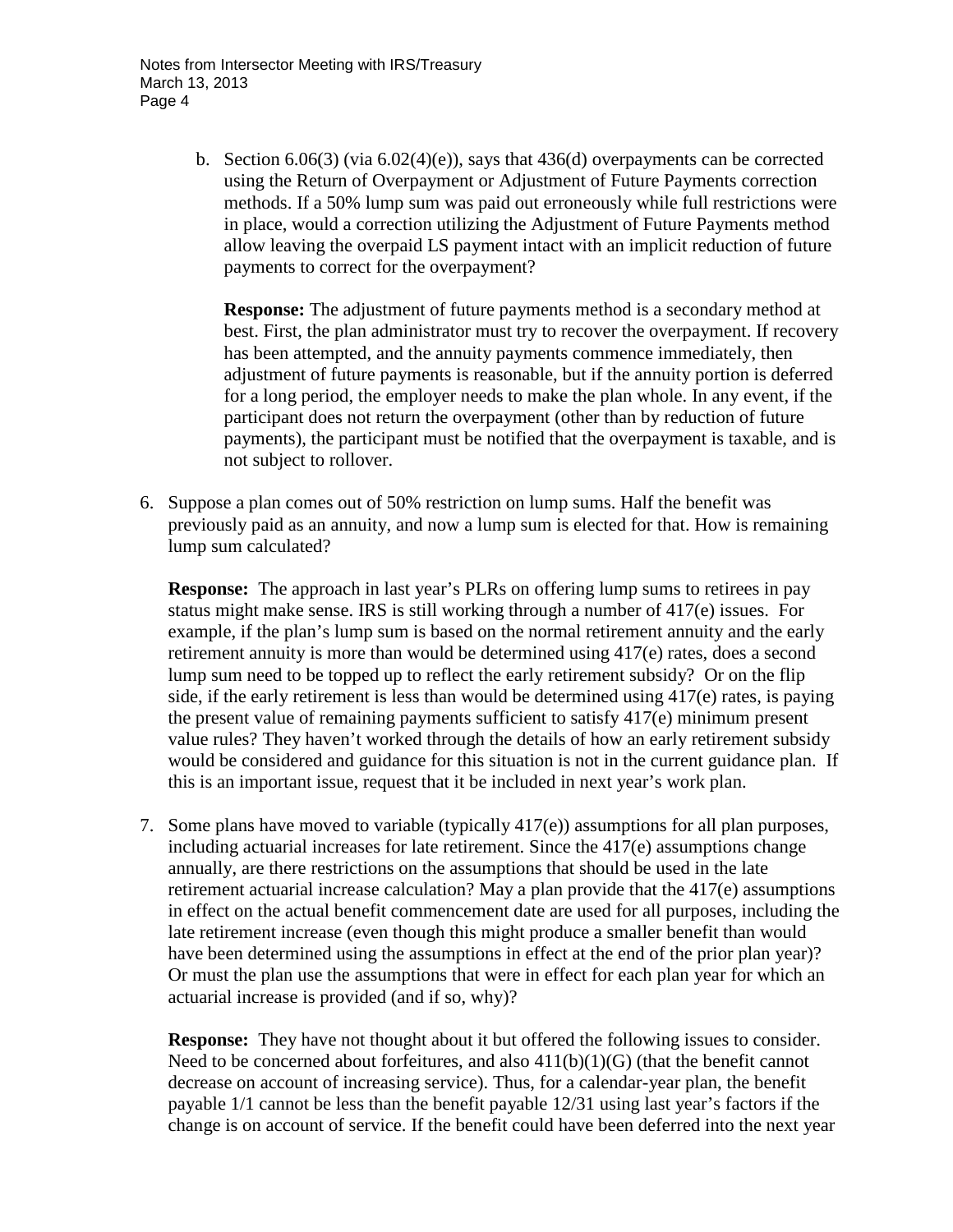Notes from Intersector Meeting with IRS/Treasury March 13, 2013 Page 5

if the employee had terminated earlier, then the reduction may not be on account of additional service. But if the plan would have required the benefit to start in the earlier year if the employee had terminated earlier, then the reduction seemingly would be on account of service. This issue comes up for actuarial increases from April 1 following the participant's 70½ year since terminated participants must start benefits by that date. For plans that require terminated participants to start benefits at NRD, this is an issue for all late retirement increases.

8. Deductibility of contribution needed to fully fund plan upon standard termination. IRC §404(o)(5) provides that the amount needed to make a plan sufficient for benefit liabilities is deductible in the year that the plan terminates. The termination process can easily span two or more plan years, especially if the sponsor is waiting for a favorable determination letter. To avoid the potential for creating surplus assets, plan sponsors typically want to delay funding until close to the time benefits will be distributed. Does the §404(o)(5) deduction limit continue to apply after the plan's termination date? (The IRS is passing on this for the Gray Book and I know we've gotten into this in the past  $but...$ 

**Response:** No answer, though they are well aware of the problem. They suggested we ask them to add it to the guidance plan, since 404 is expected to be on it next year. No one present knew of a company that had deducted the full amount after the year of termination and had a problem on audit. If a sponsor deducts a contribution made to make plan assets sufficient upon termination and the deduction is denied on audit, then IRS would be forced to deal with the issue sooner.

- 9. Minimum Age and Service Requirements: A profit sharing plan divides participants into three categories:
	- 1. Those under age 35
	- 2. Those at least 35 but less than 50
	- 3. Those at least age 50
	- a. Can the employer make contributions for only group 3 or only groups 2 and 3 without creating an impermissible service requirement under 410(a)?
	- b. A profit sharing plan freezes contributions for participants under age 50, and continues contributions for participants age 50 and over. Is this an impermissible age requirement since a participant must be at least 50 years old to benefit?

If the answer is no, would the answer be different if participants resumed contribution eligibility upon attaining age 50?

Would the answers be different if this was a defined benefit plan?

**Response:** The immediate response was that, with respect to (a.), there is clearly a problem – the grouping is essentially an age requirement. Asked if the answer would be different if all groups get contributions in many years, but in some years group 1 or group 2 (or groups 1 and 2) get \$0 while group 3 gets an allocation, IRS allowed that it might be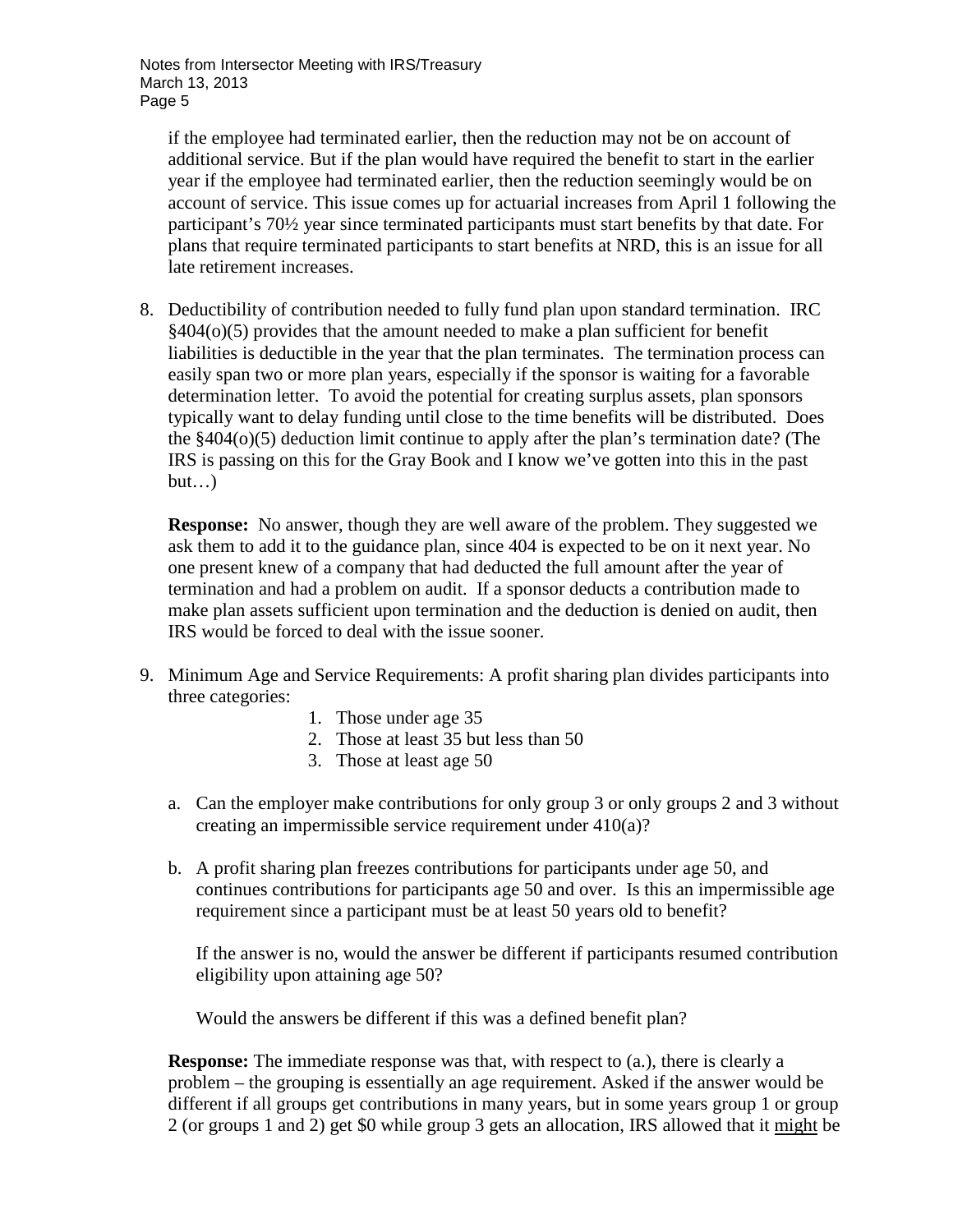okay, provided the plan passes nondiscrimination rules every year. (IRS did not appear comfortable with that answer, however and hadn't yet thought it through.)

With respect to b., grandfathered groups based on attained age at a specified date (e.g., age 50 at Jan. 1, 2013) are allowed as long as the plan passes discrimination testing. But if this is a dynamic grandfather (e.g., anyone employed on Jan. 1, 2013, gets a contribution once they attain age 50), this is a problem. If plan was DB, it would have to pass accrual rules, which would be a problem if there was a dynamic grandfather.

10. 417(e) rates - lump sums and administrative delay: Assume lump sum due for Calendar Year plan is calculated and QJSA Notice sent to participant in November 2013 assuming an ASD of December 31, 2013. Plan has an annual stability period.

Participant and spouse execute and return forms in December, but distribution is not made until January 15, 2014.

Should distribution be based on 417(e) rates for 2013 or 2014? If 2014, must the QJSA notice be updated to reflect the benefits payable using those rates? What constitutes a reasonable administrative delay?

Assume same facts, but that the election is not returned until January, followed by distribution, should it be based on 2013 or 2014 rates?

**Response:** The ASD determines the assumptions to be used. The statute says if the form is a LS distribution, the ASD is the date "all events have occurred which entitle the participant to such a benefit", which would include return of signed forms. (This is not stated in the reg.) Thus if forms are signed and returned in December, and distribution is made in a reasonable period, 2013 assumptions should be used. If the forms are signed and returned in January, the ASD is in January and the 2014 rates must be used. Because the relative benefit amounts will have changed, new QJSA forms should be issued with the amounts based on 2014 rates. In this situation, it makes sense to clearly note on the election forms that the amounts shown on the form are only good if the forms are signed and returned by the end of the year. ("Reasonable administrative delay" is not going to be defined.)

11. What is the current turn-around time on requests for change in funding methods or changes in assumptions? Is the turn-around time different for requests in connection with plan mergers than for other requests?

**Response:** It depends on the situation – M&As take longer – but generally 3-6 months. They are taking notes as they go with a revision of 2000-41 in mind. Also 2000-40, but with the understanding that the current procedure has to be retained for plans with delayed PPA effective dates and Multiemployer plans. We should let them know what we want on the revisions list.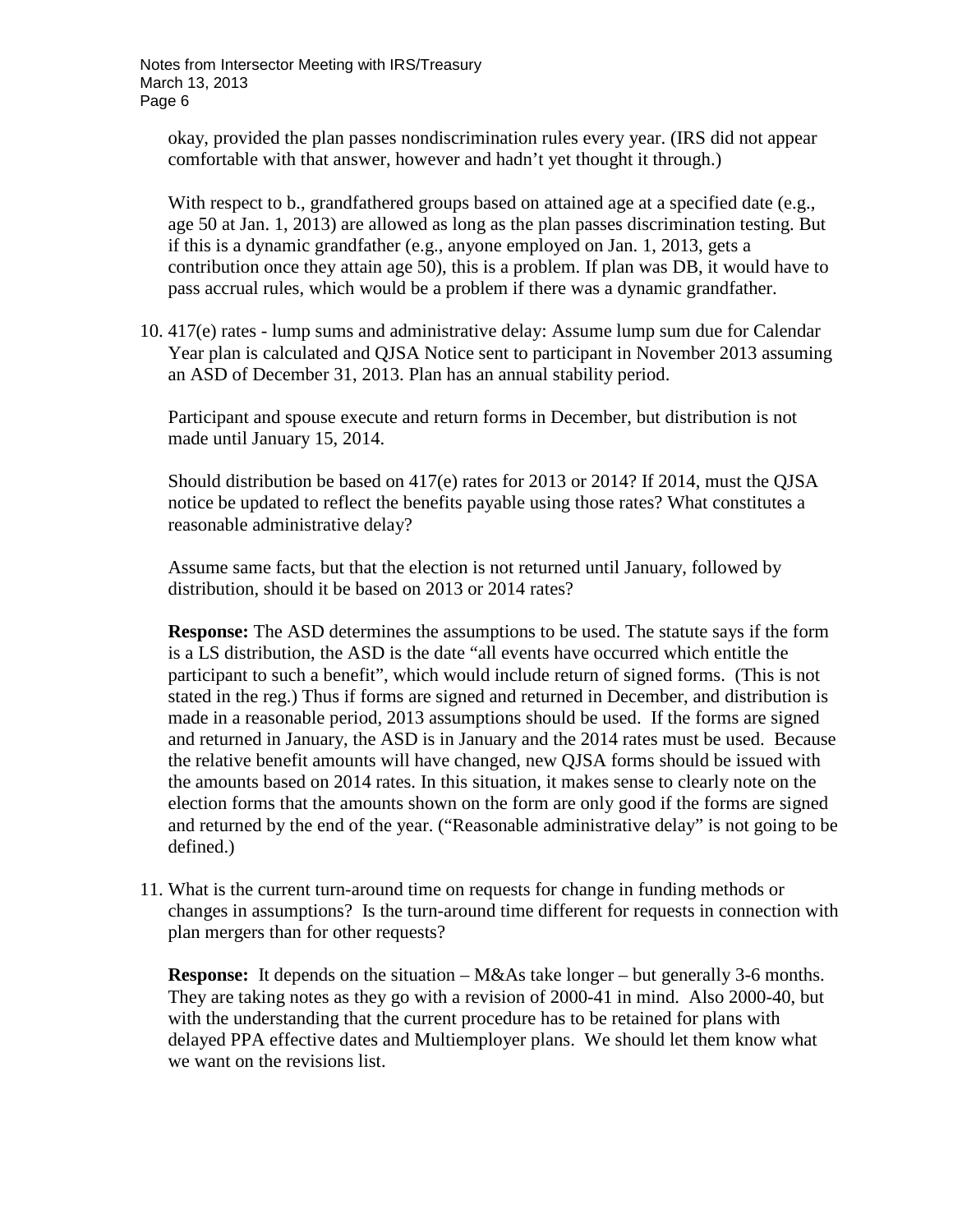12. When do you expect to publish mortality tables (for both  $417(e)(3)$ ) and  $430$  purposes) for 2014? Is the timing tied to publication of new SOA mortality tables (according to BB report, expected late 2013 or early 2014)?

**Response:** Expect this on next year's business plan. They are leaning toward issuing mortality tables for 2014 and 2015 "soon," and perhaps providing guidance for a longer period later after the new SOA tables are out. Asked when this was needed, we said 417(e) is the biggest driver, and it is needed by July. It was also noted that they have not committed to going to scale BB.

13. Access to just-released guidance. Certain entities are getting access to and posting new IRS guidance on their websites even before the documents are posted on the IRS drop site [\(http://www.irs.gov/pub/irs-drop/\)](http://www.irs.gov/pub/irs-drop/) or released through Guidewire. Rather disconcertingly, the "document properties" often show the author is "Mom Laptop" rather than "Internal Revenue Service" raising questions as to the document's authenticity. How are these entities obtaining these documents? How can the rest of us join this select group receiving these materials through special channels?

**Response:** They will look into this. Media are typically given access before the general public, and that is something they will look into. At the EA Meeting Dialogue session, they will provide information on who gets what when, where guidance can be accessed, and what mailing lists are available.

14. Timeliness of covered compensation table publication -- The information required to determine the following calendar year's covered compensation tables is available when SSA announces the wage base in mid-October, yet the 2013 covered compensation tables weren't released until February 8, 2013. Service providers for plans using covered compensation in their benefit formulas would like to have the official announcement much earlier -- in time to use in updating their benefit calculation programs. While actuarial firms have software to calculate these tables, sponsors are reluctant to use "unofficial" values and those using the rounded table are concerned IRS might decide to change the rounding rules given the rounded table isn't much shorter or simpler than the unrounded table these days. Can the publication process be speeded up? We realize Rev. Ruls. go through more layers of review, but would it be possible to include covered compensation tables in the IRS news release with retirement plan limits that you've been publishing the same day SSA announces the next year's wage base, then publish the Rev. Rul. later?

**Response**: They should be able to get future tables out earlier than the 2013 ones, probably in December, but will not be able to get them out at the same time as the COLAs.

15. Is a plan amendment permitting vested participants to receive in-service distributions at age 62 – with no change in the benefit formula, accrual rate, or vesting schedule – subject to 436 restrictions if, due to an associated change in the expected age when distributions start, the funding target increases?